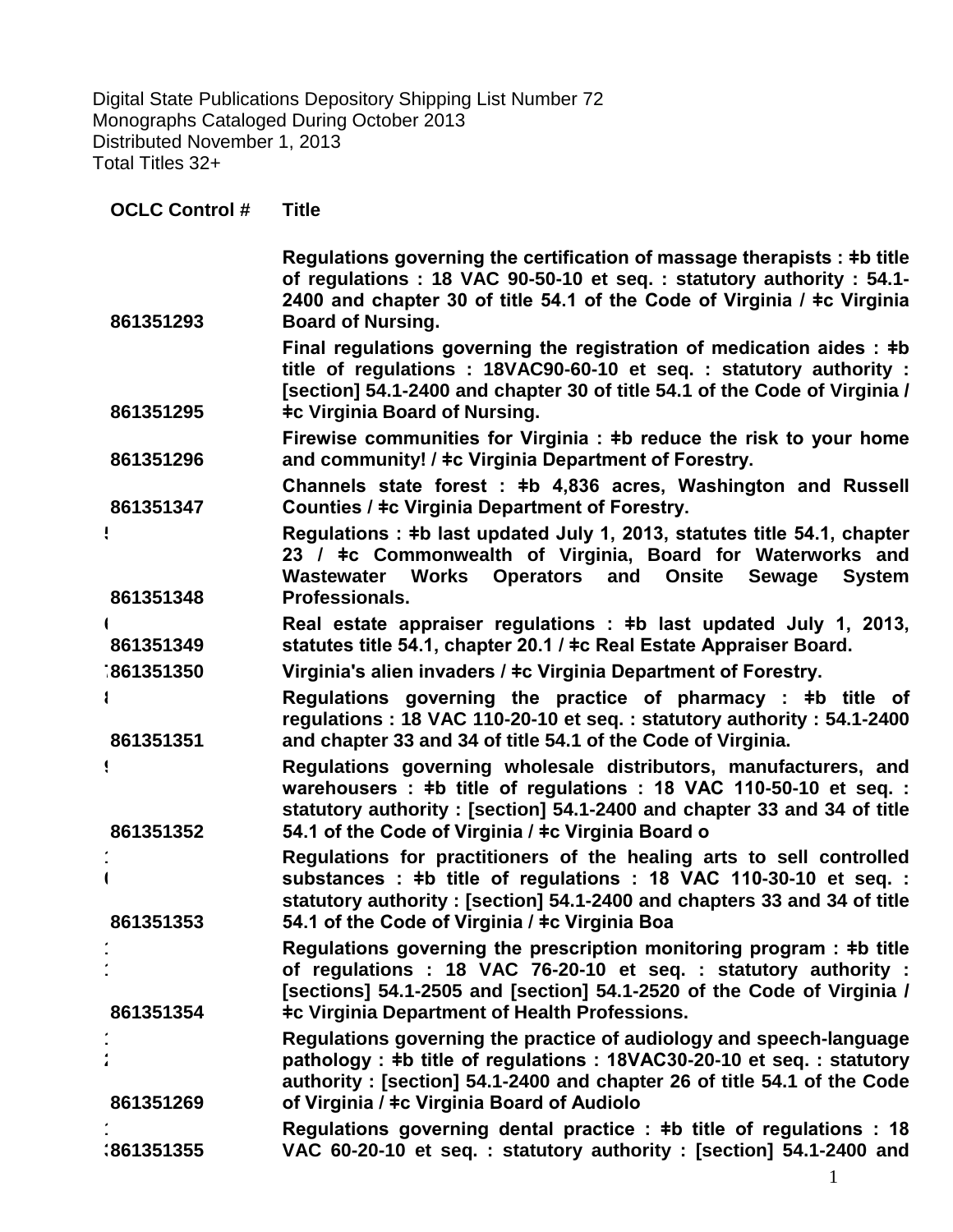**chapter 27 of title 54.1 of the Code of Virginia / ǂc Virginia Board of Dentistry.**

- **1 4 861351141 Regulations of the Virginia Board of Funeral Directors and Embalmers : ǂb title of regulations : 18 VAC 65-20-10 et seq. : statutory authority : [section] 54.1-2400 and chapter 28 of title 54.1 of the Code of Virginia.**
- **1 5 861351357 Regulations for preneed funeral planning : ǂb title of regulations : 18 VAC65-30-10 et seq. : statutory authority : [section] 54.1-2400 and chapter 28 of title 54.1 of the Code of Virginia / ǂc Virginia Board of Funeral Directors and Embalmers.**
- **1 6 861351358 Regulations for the funeral service internship program : ǂb title of regulations : 18 VAC 65-40-10 et seq. : statutory authority : [section] 54.1-2400 and chapter 28 of title 54.1 of the Code of Virginia / ǂc Virginia Board of Funeral Directors and Embalm**
- **1 7 861351252 Study into the need to regulate perfusionists in the Commonwealth of Virginia / ǂc the Virginia Board of Health Professions, the Virginia Department of Health Professions.**
- **861351142 Regulations governing the practice of nursing home administrators : ǂb title of regulations : 18 VAC95-20-10 et seq. : statutory authority : 54.1-2400 and chapter 31 of title 54.1 of the Code of Virginia / ǂc Virginia Board of Long-Term Care Administrator**
- **1861796380 Military credentials review / ǂc Virginia Board of Health Professions.**

**1 8**

**2**

**3**

**4**

- **861796381 Regulations governing the practice of veterinary medicine : ǂb title of regulations : 18 VAC 150-20-10 et seq. : statutory authority : 54.1-2400 and chapter 38 of title 54.1 of the Code of Virginia / ǂc Virginia Board of Veterinary Medicine.**
- **861796382 Regulations governing the practice of social work : ǂb title of regulations : 18 VAC 140-20-10 et seq. : statutory authority : [sections] 54.1-2400 and chapter 37 of title 54.1 of the Code of Virginia / ǂc Virginia Board of Social Work.**
- **861796383 Regulations governing the practice of physical therapy : ǂb title of regulations : 18 VAC 112-20-10 et seq. : statutory authority : chapter 34.1 of title 54.1 of the Code of Virginia / ǂc Virginia Department of Health Professions.**
- **5 861796384 Regulations governing the practice of licensed acupuncturists : ǂb title of regulations : 18 VAC 85-110-10 et seq. : statutory authority : [section] 54.1-2400 and chapter 29 of title 54.1 of the Code of Virginia / ǂc Virginia Board of Medicine.**
- **6 861796385 Streamside livestock exclusion : ǂb a tool for increasing farm income and improving water quality/ ǂc by R. Zeckoski, B. Benham, C. Lunsford.**
- **7 861796393 Regulations governing the licensure of athletic trainers : ǂb title of regulations : 18 VAC 85-120-10 et seq. : statutory authority : [section] 54.1-2400 and chapter 29 of title 54.1 of the Code of Virginia / ǂc Virginia Board of Medicine.**
- **8 861796395 Regulations governing the practice of radiologic technology : ǂb title of regulations : 18 VAC 85-101-10 et seq. : statutory authority : 54.1-**